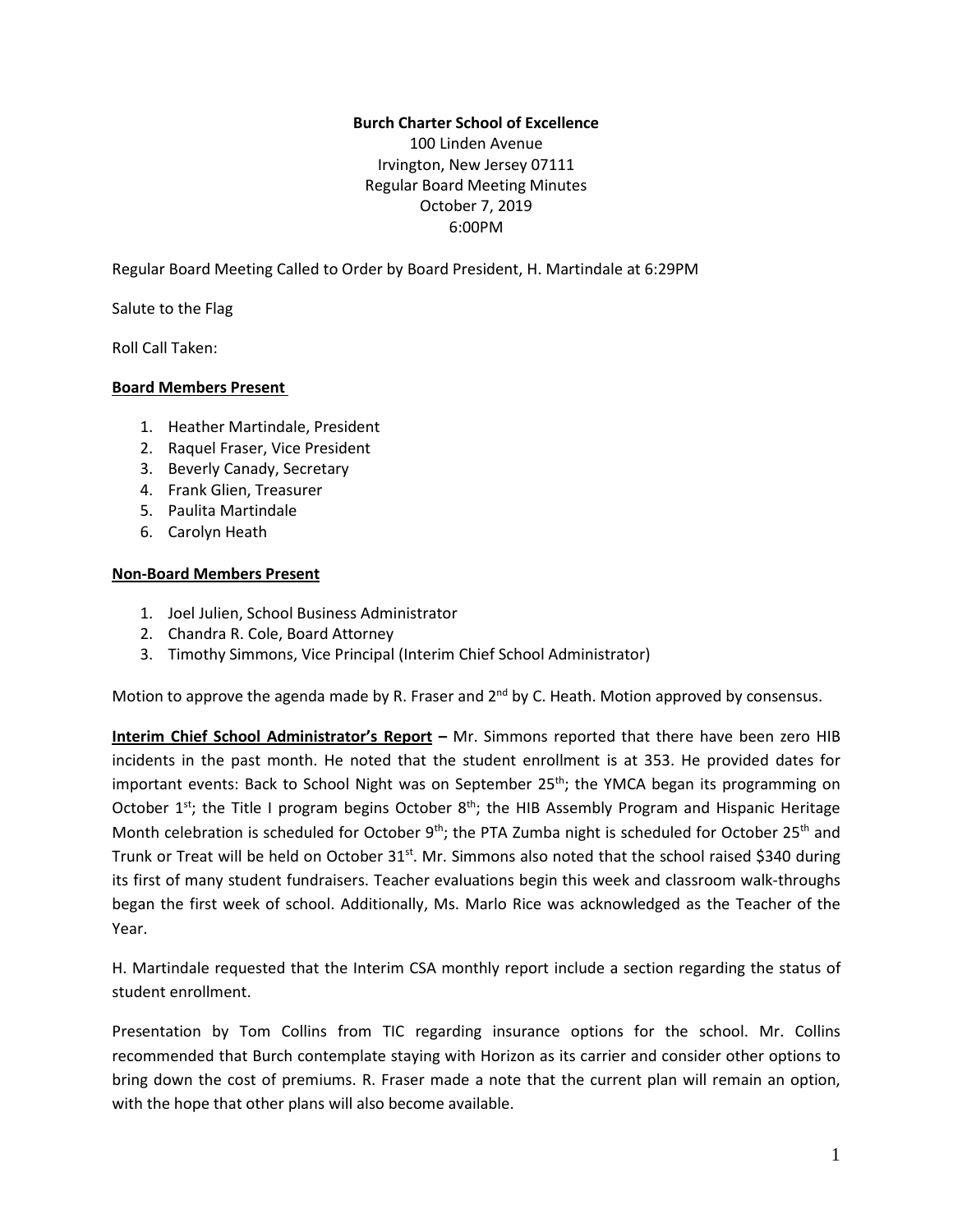#### **New Business**

**Approval of Treasurer's Report, Resolution No. 10072019-001—**F. Glien presented the report of September 30, 2019, along with a written report that was provided to the Board. F. Glien noted that all the accounts have been reconciled with an ending balance of \$372,260.10.

**Approval of the September 30, 2019 Board Secretary & SBA Report, Resolution No. 10072019-002—** Presented by J. Julien, along with a written report that was provided to the Board. Mr. Julien noted that if we continue at the same rate, we will have a deficit of \$320,030.

**Approval of the October 7, 2019 Bill List, Resolution No. 10072019-003—**Presented by J. Julien along with a written report that was provided to the Board. J. Julien made note of line items that were over \$1,000. J. Julien advised that the total bill list is \$194,166.40.

Motion to approve by consolidation the monthly budget reports, Resolution No. **10072019-001, 10072019-002** and **10072019-003**, made by R. Fraser and 2<sup>nd</sup> by C. Heath. Motion passed.

## **Resolutions**

#### **Committee Reports**

## **1. Executive/Legal**-

**a.** Attorney Cole advised that there will be a recommended update of the critical policies and bylaws. She noted that a policy and personnel committee meeting will need to be scheduled to address this, as well as other outstanding issues. Attorney Cole also noted that she and the Board are in the process of a facilities sublease renegotiation.

## **2. Curriculum**-

**a.** Approval of **Resolution No. 10072019-004**-Resolution to approve the field trips to a Broadway play on February 19, 2020, with an admission cost of \$2,430 (36 tickets at \$67.50/each) and transportation cost of \$350. This trip will be funded by Title IV carryover.

Motion to approve Resolution No. 10072019-004 made by R. Fraser and 2<sup>nd</sup> by P. Martindale. Motion passed.

**b.** Ms. Williams-HR Consultant-provided the Board and the public with an update regarding the CSA search. She advised of the next steps in the search, the assigning of members to the CSA search committee, and noted that she and the Board intend to have the position filled and started by January 2, 2020.

## **3. Building and Grounds**-N/A

## **4. Finance**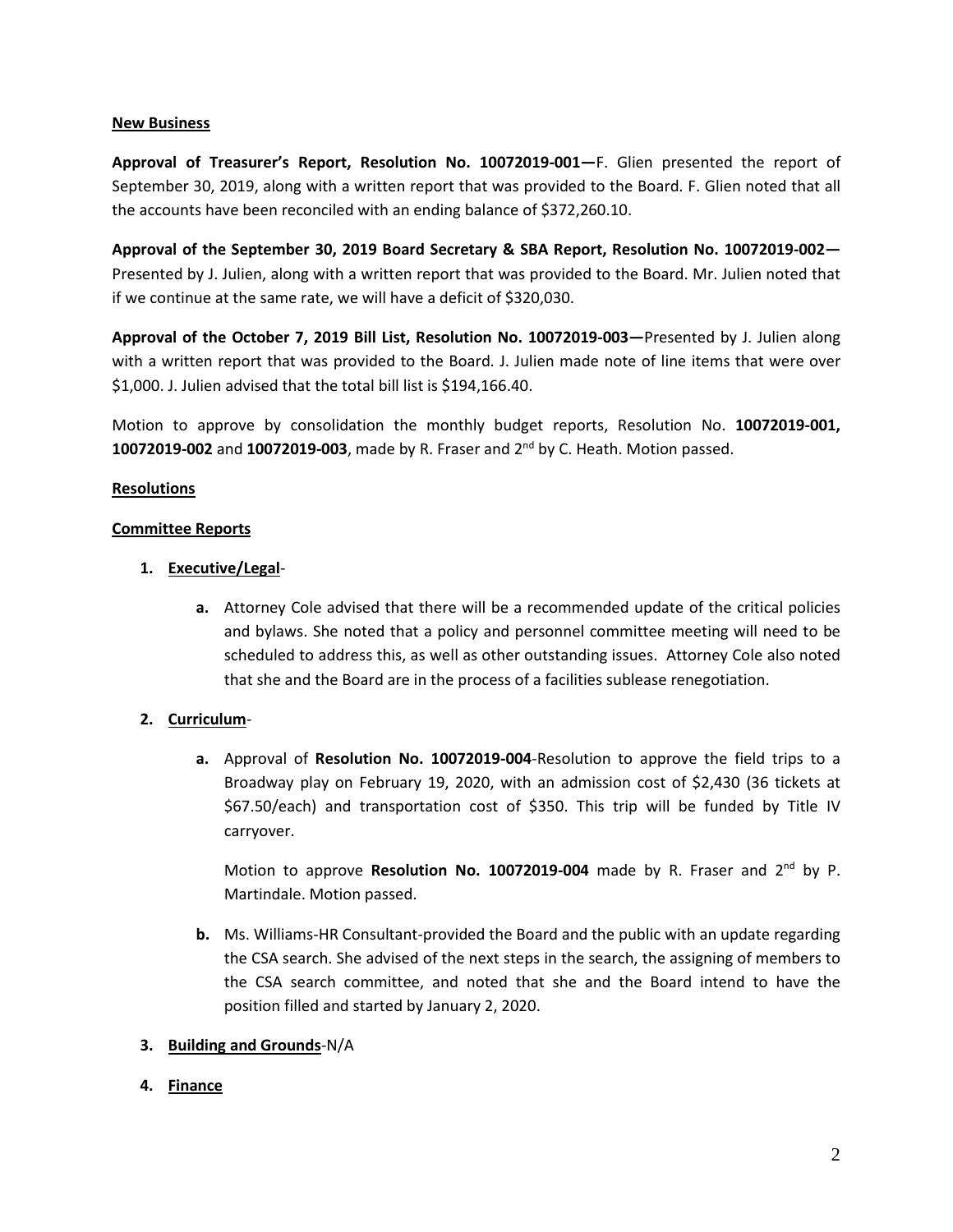**a.** Approval of **Resolution No. 10072019-005**-Resolution to approve Dr. Rudolph Willis as the school physician for the school year 2019-2020 at a cost of \$3,000.

Motion to approve Resolution No. 10072019-005 made by R. Fraser and 2<sup>nd</sup> by P. Martindale. Motion passed.

## **5. Governance Report** N/A

# **6. Other-**

**a.** Approval of **Resolution No. 10072019-006**-Approval of the donation of \$340 (funds raised by Burch Students) to the Bahamas Red Cross.

Motion to approve **Resolution No. 10072019-006**-made by R. Fraser and 2<sup>nd</sup> by P. Martindale. Motion passed.

- **b. Resolution No. 10072019-007**-Approval of Interim Principal Timothy Simmons to serve as a Supervisor for the YMCA afterschool program at the rate of \$70/HR starting October 1, 2019, pending the YMCA acquiring the required State license. The amount spent will be reimbursed by the YMCA-**Resolution No. 10072019-007** reserved for the Personnel Services portion of the Agenda.
- **c.** Approval of **Resolution No. 10072019-008**-Approval of the HIB assembly program by NED Mindset Mission on January 13, 2020 at no cost to the school 2019-2020.

Motion to approve Resolution No. 08122019-008-made by P. Martindale and 2<sup>nd</sup> by R. Fraser. Motion passed.

**d.** Approval of **Resolution No. 10072019-009**-Resolution to approve staff attending conferences at a total cost of \$975.

Motion to approve Resolution No. 10072019-009 made by R. Fraser and 2<sup>nd</sup> by P. Martindale. Motion passed.

**e.** Approval of **Resolution No. 10072019-010**-Resolution to approve the letter of cooperation between Burch Charter School of Excellence and Rutgers University to continue participation in the School Climate Transformation Study at Rutgers University Funded by NJDOE.

Motion to approve Resolution No. 10072019-010 made by C. Heath and 2<sup>nd</sup> by R. Fraser. Motion passed.

**f.** Approval of **Resolution No. 10072019-011**-Resolution to approve the use of facilities by the PTA on October 25, 2019 from 6:30PM to 8:30PM.

Motion to approve Resolution No. 10072019-011 made by C. Heath and 2<sup>nd</sup> by R. Fraser. Motion passed.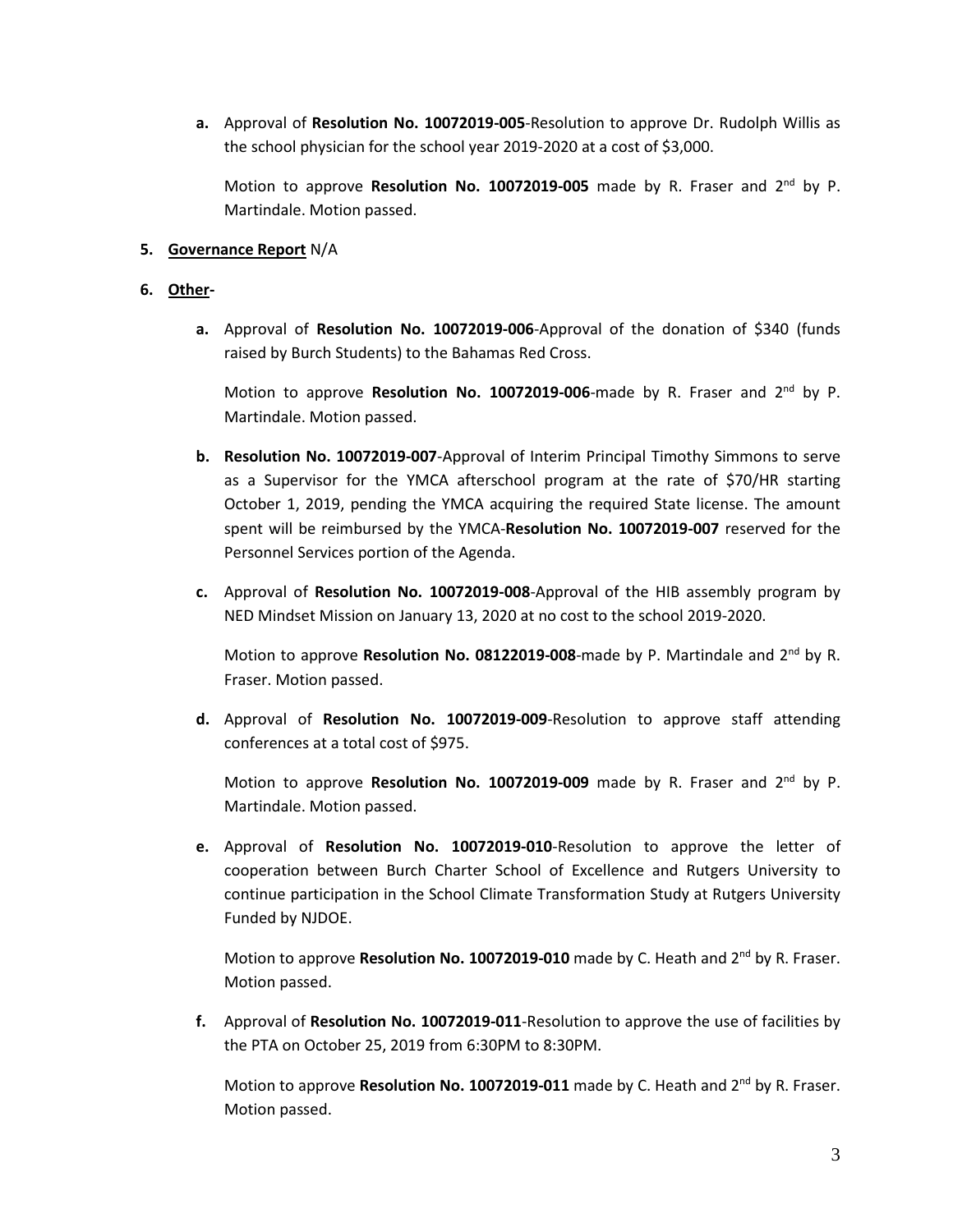## **Public Comments-**

- **1.** Diane Larrieux-100 Linden Avenue-Spoke on behalf of the PTA regarding the Zumba Kickoff scheduled for October 25<sup>th</sup> and Trunk or Treat scheduled for October 31<sup>st</sup>.
- **2.** Malik K.-100 Linden Avenue-Raised concerns regarding the funding and support of the Summer Program. He also noted that the morale and the culture of the school is declining. He also stated that the school needs additional supplies for the students.
- **3.** Kathleen Wilson-100 Linden Avenue-Advised that the staff did not receive new supplies for the Summer Program but had leftover supplies from the prior year and items that they brought from their classroom.
- **4.** Kris L.-31 Harding Terrace-Advised that her son has an acting Math teacher and states that she received very little response regarding concerns about her son's classroom performance. She also discussed concerns regarding her son's gym time.
- **5.** Safia Cummings-150 Cummings Street-States that her son is an honor roll student and she is not receiving direct contact from her son's teacher. She states that she was instructed to wait until November 5<sup>th</sup> to speak with his teacher.
- **6.** Effie Clyburn-Parent-Discussed the lack of communication, culture for the students, and the separation of students into different performance levels. She also requested that there be better communication on Title I services.
- **7.** Rashonda Carlton-390 Stuyvesant Avenue-Stated that its important to bring motivation back to the school and students, ex. developing a morning mantra/chant for the students. She stated that she noticed a difference between her daughter's excitement with attending school.
- 8. Ms. Everett-100 Linden Avenue-Advised that 2<sup>nd</sup> grade is the only grade level without Title I assistance.
- **9.** Lisa Rouse-100 Linden Avenue-Stated that the focus of the Board should be on the community and the parents. She noted that the morale/culture of the parents and students is an issue. She also requested that the morning exercise be reintroduced.
- **10.** Michelle Williams-100 Linden Avenue-Advised that though the school previously had a School Leadership Team, that is no longer the case. She also noted a change in the culture and climate for the parents, staff and students.

**Announcement of Future Board Meeting Date**- Next Regular Board meeting to be held November 4, 2019 at 6:00 PM.

Motion by R. Fraser and 2<sup>nd</sup> by P. Martindale to adjourn Public Session. Motion approved by consensus. Public Session adjourned at 8:52PM.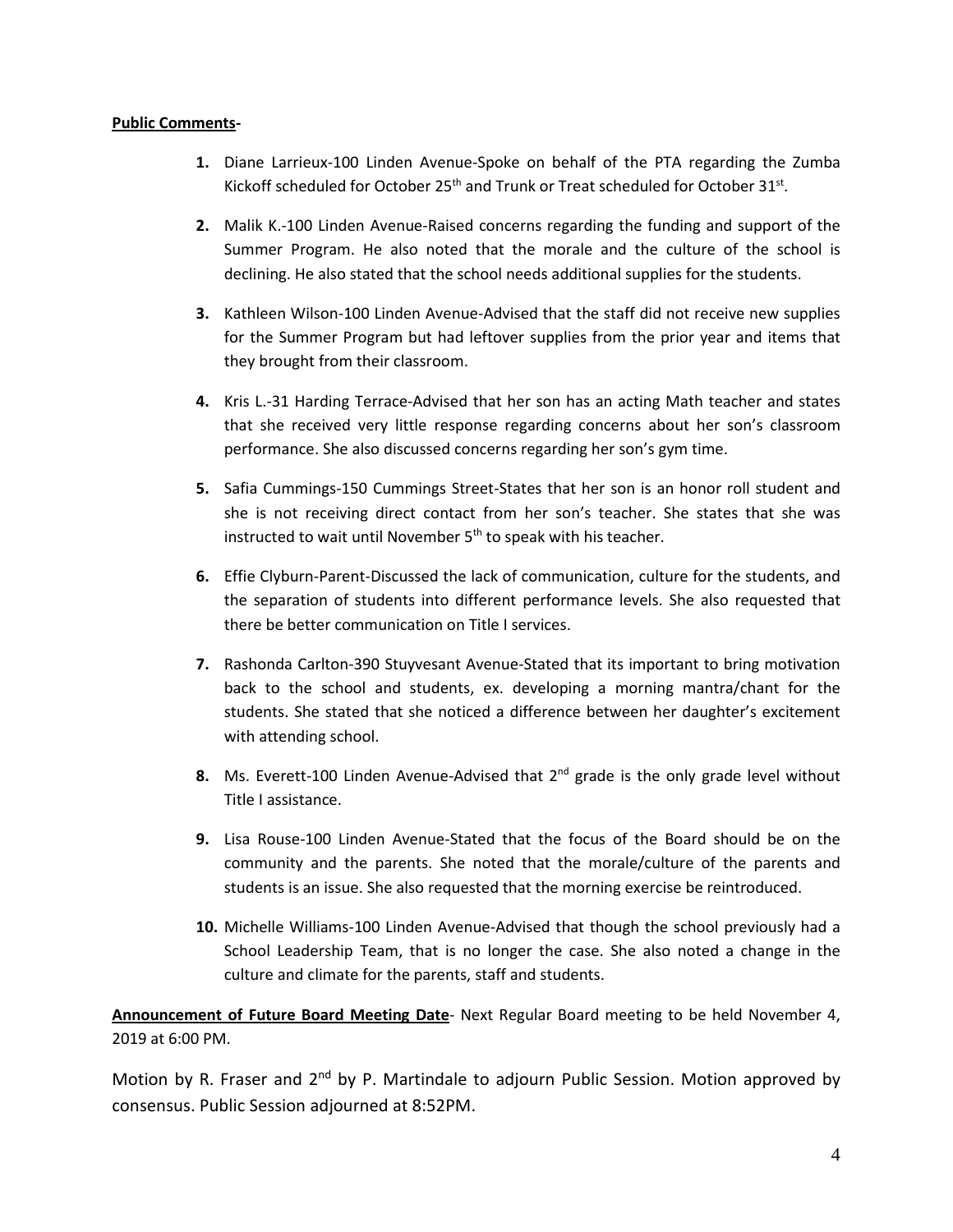Motion to open Closed Session made by B. Canady and 2<sup>nd</sup> by P. Martindale. Motion approved by consensus. Closed Session opened at 9:03PM.

- 1. Discussion of **Resolution No. 10072019-007**-Approval of Interim Principal Timothy Simmons to serve as a Supervisor for the YMCA afterschool program at the rate of \$70/HR starting October 1, 2019, pending the YMCA acquiring the required State license. The amount spent will be reimbursed by the YMCA.
- 2. Personnel Services Agenda-**Resolution No. 08122019-012**:
	- 1. Appointment of Certificated Staff-**Tabled**;
	- 2. Approval of Teachers for the After-School Title 1 Program;
	- 3. Approval of Staff Members as Advisors for Strengthening Families;
	- 4. Approval of the Job Descriptions of the Data Specialist, Mathematics Lead, ELA Lead and School Support Coordinator;
	- 5. Approval of Girls of Excellence Mentoring Program- **Tabled**;
	- 6. Approval of the Affirmative Action Officer Stipend- **Tabled**.
- 3. Mr. Simmons addressed the complaints of the parents made during Public Session concerning the drop-off and pick-up of students as well as some of the noted safety concerns for teachers and students.
- 4. Personnel Services Report by Ms. Williams
	- a. Updates to the file review status/updates to employee files
	- b. Updates to the onboarding plan
	- c. Updates to the CSA Search committee
- 5. Burch Legal Agenda-Attorney Cole provided the Board with a status update regarding the pending DOE ethics complaint and the filing of a complaint from C.W.

Motion to end Closed Session made by B. Canady and 2<sup>nd</sup> by P. Martindale. Closed session adjourned by consensus at 10:24PM.

Motion to re-open Public Session made by B. Canady and 2<sup>nd</sup> by P. Martindale. Public Session re-opened at 10:26PM.

Motion to amend the Personnel Services agenda to only include:

- 1. Approval of Teachers for the After-School Title 1 Program;
- 2. Approval of Staff Members as Advisors for Strengthening Families;
- 3. Approval of the Job Descriptions of the Data Specialist, Mathematics Lead, ELA Lead and School Support Coordinator;

And table the balance of the items on the agenda (**Resolution No. 10072019-013**) made by P. Martindale and 2<sup>nd</sup> by B. Canady. Motion passed.